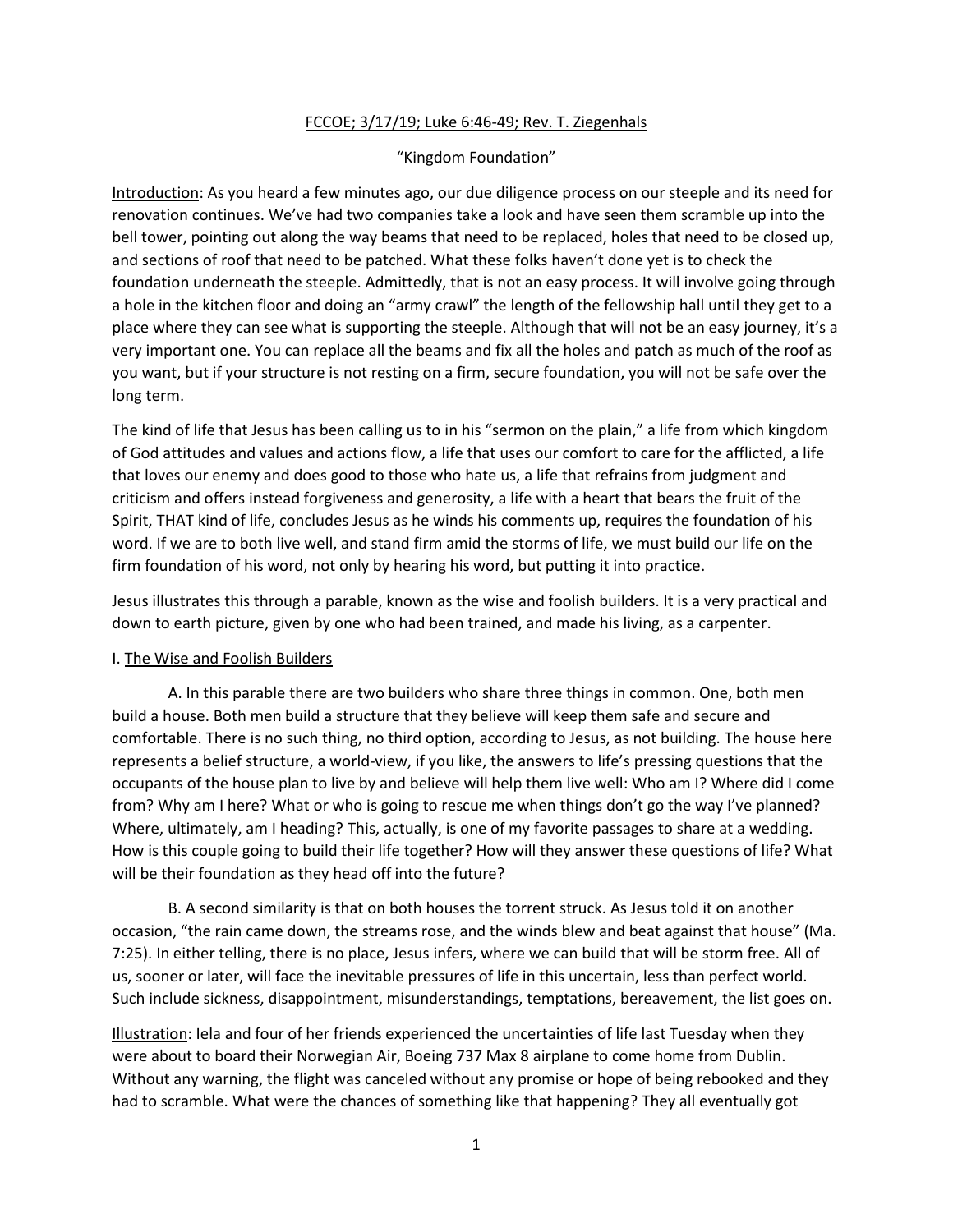themselves on an Aer Lingus flight, and made it home safely. But what had seemed like a good deal for a final spring break college fling turned out costing each of them several hundred dollars more than they had anticipated or could afford.

How do you respond when life throws you a curve like that? Or, when a doctor tells you news that isn't good? Or, when who you thought would be a partner for life walks out on you? Or, when a literal storm does blow in and flattens all that you own and have to the ground? Or, when you receive word that your loved one was actually on one of those planes that crashed? On what will you be standing then? And, to take it up a notch, as the image of torrents of rain, hailstones hurtling down, and violent winds bursting out are used by the prophet Ezekiel to picture the coming judgment day of God (13:10-16), perhaps Jesus is also hinting here that all of us will face that day on which we'll be called to stand before our Lord and Maker and need to give account. On what kind of foundation will we be standing then? Will that be a joyous occasion, or a fearful one?

C. A third similarity of the two builders is that they both had the opportunity to build their lives on the foundation of the words of Jesus. It's not that one spoke a language in which the Bible had not been yet translated, or that one's parents had never taken him to church, or that the Bible had been eliminated from the Great Books curriculum at college. Both builders had heard the words of Jesus and had, therefore, the opportunity to respond. Today, many people hear the words of Jesus when attending church. Millions of people have their own Bibles and have read his words. Countless others have been baptized and confirmed in which the words of our Savior have been pronounced over them. But hearing his words, Jesus wants to make clear, is not enough.

D. And that's where the main contrast is found in this parable. One builder, the wise one, put what he had heard from Jesus into practice. This builder represents, explains Jesus, the man who dug down deep until he found a foundation of rock on which to build. When the flood came and the torrent struck, the house was not shaken because it had been built on a firm foundation. As the old 19<sup>th</sup> c. English evangelist, D.L. Moody wrote in his Bible next to this verse, "Build on the rock and fear no shock." But the one who did not put the words of Jesus into practice is like one who chose to build on no foundation. When the torrent struck, there was nothing to hold his house; it collapsed and was destroyed.

## II. How Firm is Your Foundation?

A. How firm, Jesus wants to ask us, is our foundation? How are you at putting what you've heard from Jesus into practice? This link between hearing and doing is so important that it is stressed by Jesus on several occasions.

- A couple of chapters later, when Jesus was asked about his family, he replied: "My mother and brothers are those who hear God's word and put it into practice" (Lk. 8:21).

- And when someone in the crowd, after hearing Jesus speak, shouted out that his mother must have been a great woman and should be blessed for giving him birth and for nursing him, Jesus responded: "Blessed rather are those who hear the word of God and obey it" (Lk. 11:28).

- And when Jesus' brother, James, wrote a letter that would become one of our NT books, one of the things he undoubtedly remembered about Jesus' teaching was this link between hearing and doing. As we heard James describe the foundation of the Christian life, earlier in our Epistle lesson, "Do not